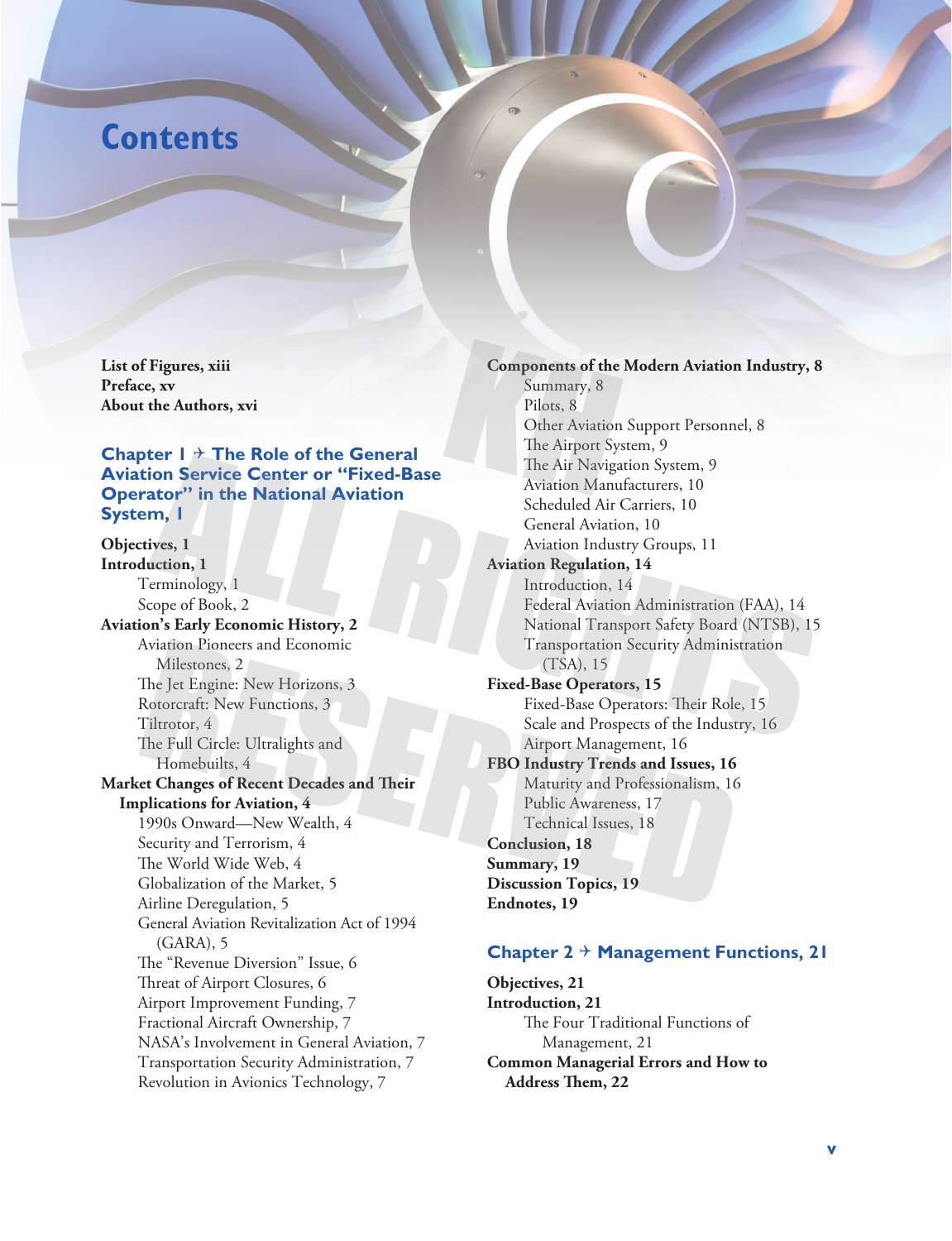1. Failure to Anticipate Industry Trends, 22 2. Lack of Priorities, 23 3. Indecisiveness and Lack of Systems, 23 4. Poor Time Management, 23 5. Poor Communication Skills, 23 6. Lack of Personal Accountability and Ethics, 23 7. Failure to Develop, Train, and Acknowledge People, 23 8. Failure to Support Company Policy in Public, 24 9. Failure to Acknowledge and Accommodate People's Workstyles, 24 10. Failure to Focus on Profit, 24 11. Failure to Recognize the Needs People Fulfill by Working, 24 12. Failure to Establish and Adhere to Standards, 24 **Planning and Organizing, 24** The Need for a Business Plan, 24 Business Plan Outline, 25 **Directing, Coordinating, and Controlling, 29** Managing, Versus Doing, 29 Style of Problem-Solving and Delegation, 30 Leadership Styles, 30 Objectives of Delegation, 31 Managerial Control, 31 Choosing the Areas to Delegate, 32 Dos and Don'ts of Delegation, 32 **The Decision-Making Process, 32** Decision-Making Tools, 34 Decide Something!, 35 **Time Management, 35** Sources of Time-Management Problems, 35 Time Management Strategies, 35 **Business Ethics, 37 Summary, 38 Discussion Topics, 38 Endnotes, 39**

## **Chapter 3 Marketing, 41**

**Objectives, 41 Introduction, 41** The Need for Marketing in Aviation, 41 Marketing Orientation, 42 **Definition of Marketing, 42** Natural Segmentation of Aviation Markets, 43 Market Research, 43 The Nature of Aviation Market Research, 44

**National Trends That May Affect General Aviation, 44** Introduction, 44 Terrorism and Its Aftermath, 44 Fractional Aircraft Ownership, 44 Encouraging New Pilots, 46 Sport Pilot Certificate, 46 Airport Closures, 46 Technology, 46 Tort Reform, 47 **Sources of Aviation Forecasts and Market Projections, 47 Understanding the Local Aviation Market, 53** Forecasting Techniques and the Individual General Aviation Business, 53 Customer Needs and Identification of New Prospects, 55 **Product and Service Definition, 56** Total Product, 56 Product Classification, 56 The Competition, 57 Market Niche, 57 Price, 57 Elasticity, 59 Pricing Policy, 60 Place, 61 Distribution Systems, 61 Promotion, 62 Sales, 65 Collecting, 66 Marketing Controls, 66 Marketing Plan, 66 Contribution Analysis, 66 Performance Evaluation, 66 Quality Control, 67 Budgeting, 67 Information Systems, 67 Integrated Marketing, 67 **Marketing the Airport, 67 Summary, 68 Discussion Topics, 68 Endnotes, 69**

#### **Chapter 4 Profits, Cash Flow, and Financing, 71**

**Objectives, 71 Introduction, 71** Historic Context, 71 Profit and Cash Flow Today, 71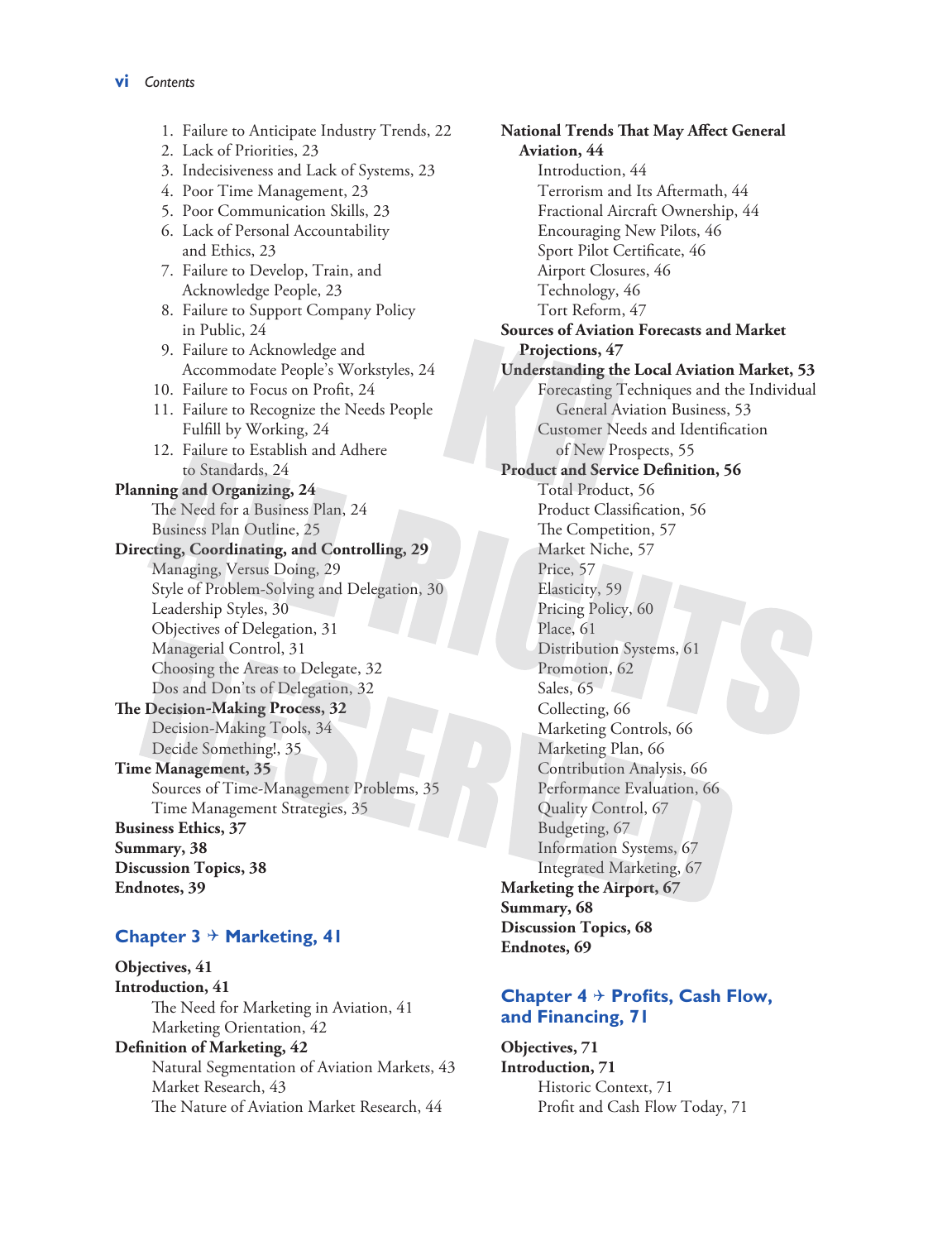**Definitions of Profit, 72** Reward for Effort, 72 Reward for Risk, 72 Return on Investment, 72 Profit to Sales Ratio, 72 **Profit Objectives, 72** Profit Maximization, 72 Satisfactory Profit, 73 Non-Monetary Profit, 73 Hobby/Business, 73 Social Responsibility, 73 **Profit Levels, 73** FBO Reports, 73 What Is Your Profit?, 74 **Realizing Profit, 74** Profit Orientation, 74 Cost Control, 74 Planning, 74 Marketing Orientation, 75 Information System Design, 75 Records, 75 Depreciation Practices, 75 Inventory, 75 Bad Debts, 75 Managerial Decisions, 75 Cash Flow, 75 **Setting Your Cash Flow and Profit Goals, 76 Part 1—Planning for Positive Cash Flow, 76** Forecasting Sales and Revenues, 76 Forecasting Expenses, 76 Month-by-Month Cash Flow Analysis, 76 Improving the Cash Position, 77 **Part 2—Planning for Profits, 78** Profit Objectives, 78 Break-Even Analysis, 78 Profitability Variations among Product Lines, 79 Profit Centers, 80 Profit and Loss Statement/Income Statement, 80 Balance Sheet, 81 **Part 3—Budgeting, 81** Introduction, 81 Aviation Budget Development, 81 Steps in Budget Development, 81 Budget Operation and Control, 91 **Part 4—Other Considerations, 91** Tax Planning, 91 Competition, 92 Retained Earnings, 92 New Revenue Sources, 92

**Financing, 93** Types of Money, 93 Sources of Money, 93 **Credit Management, 94** Nature and Reason for Credit, 94 Creating a Credit Policy, 94 Functions of Credit Management, 94 Credit Process, 94 Terms and Definitions, 99 Cash or Credit Card?, 99 **Summary, 99 Discussion Topics, 100 Endnotes, 100**

#### **Chapter 5 Human Resources, 101**

**Objectives, 101 Pipeline Concept, 101** Control Points, 101 Scope of Chapter 5, 102 **Aviation Industry Trends, 103** Labor Market Trends in Aviation, 103 Industry Maturity and Professionalism, 106 **Identifying Human Resource Needs, 106** The Human Resources Component of the Business Plan, 106 Permanent or Temporary Needs, 107 Skills Required, 107 Job Descriptions and Specifications, 107 Special Activities, 107 **Laws and Regulations, 109** Introduction, 109 Employment Discrimination, 111 Workplace Safety, 112 Workers Compensation: An Overview, 113 Comparable Worth, 113 Payroll Taxes and Deductions, 114 Employee Access to Records and Fair Information Practices, 114 **Recruiting Qualified Candidates, 114** Industry Contacts, 114 Recruiters, 114 Employment Agencies, 115 Colleges and Trade Schools, 115 Advertising, 115 **Selecting Employees, 116** Preliminary Screening, 116 The Application Form, 116 The Interview, 116 Testing and Investigation, 123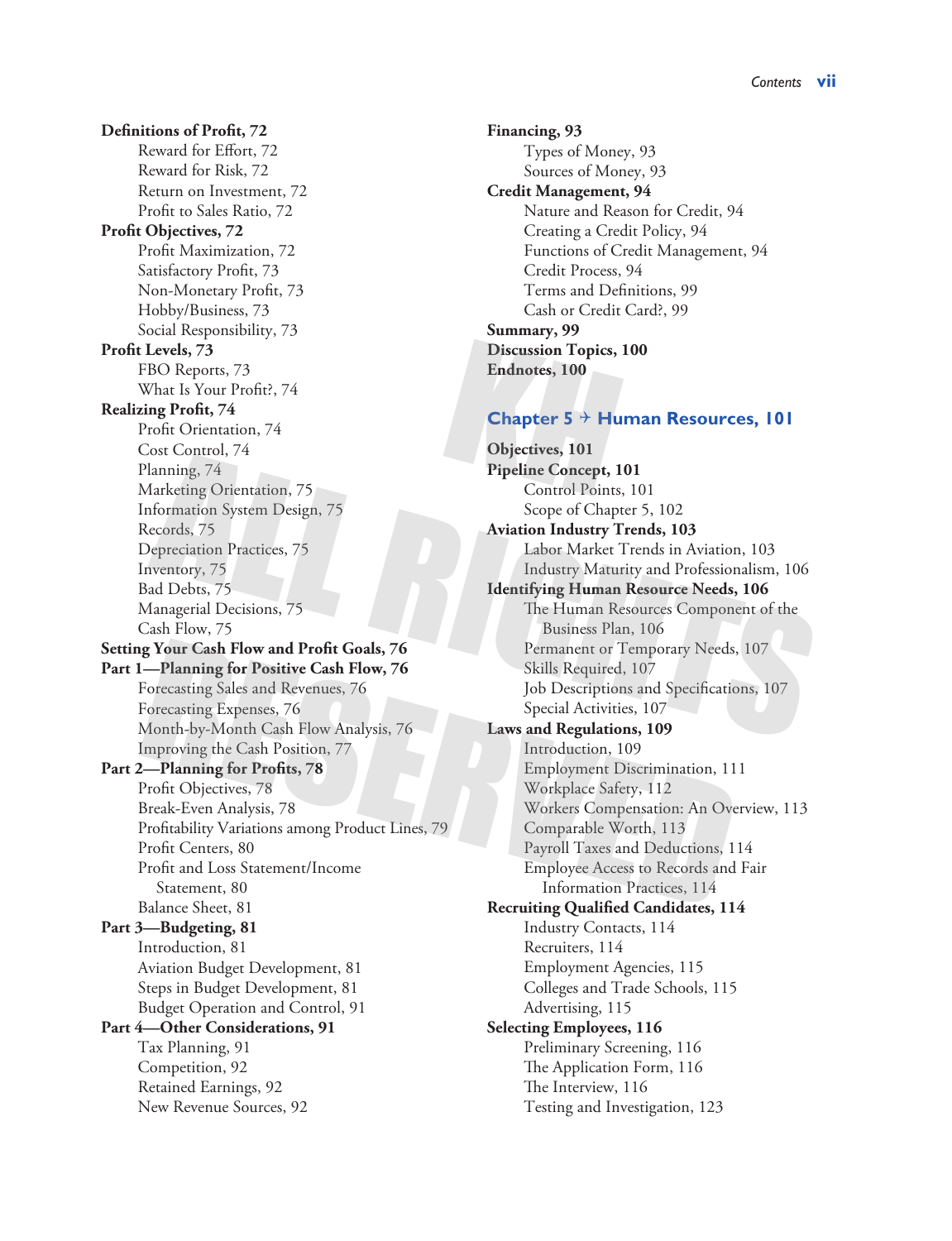Background and References, 123 The Physical Examination, 125 The Job Offer, 125 **Orientation and Training, 127** New Employees, 127 Training 127 **Communicating, 129** Basic Elements, 129 Barriers to Effective Communication, 130 Verbal and Non-Verbal Communications, 130 Improving Communications, 131 **Motivating, 132** Array of Needs, 132 Needs Satisfied by Working, 133 Creating a Motivating Environment, 133 Leadership, 134 **Evaluating Employees, 134** Promoting Employees, 139 **Compensation Systems, 139** Job Evaluation, 139 Fringe Benefits, 139 Administration of the Total Compensation Plan, 140 **Disciplinary Problems, 140** Conflict Resolution, 140 Administering Discipline, 140 The "Red-Hot-Stove" Rule, 141 The Troubled Worker, 141 **Separation, 142 Personnel Policy Manual, 142** Manual Style, 144 Personnel Records, 144 **Employee Organizations, 144** Impact on Management, 144 **Summary, 145 Discussion Topics, 146 Endnotes, 146**

#### **Chapter 6 Organization and Administration, 147**

**Objectives, 147 Introduction, 147** Goals and Objectives, 147 General, 148 Financial Practices, 148 Personnel, 148 Physical Assets, 148 Selecting Information, 148 Routine-ize the Routine, 149 **A World of Change, 149 Legal Structure, 149** Sole Proprietorship, 149 Partnership, 150 Corporation, 151 **Principles of Internal Organization, 151** The Rational Model vs. Some New Approaches, 152 Explicit Corporate Philosophy, 152 Organizational Culture, 152 Specialization and Job Rotation, 153 Decentralization and Decisions by Consensus, 153 Management by Walking Around, 154 Management by Results, 154 Span of Control, 154 Effective Work Groups and Teams, 155 Staff Support, 155 Human Factors, 156 New Approaches to Organization, 157 Communications Technology and Applications for Internal Organization, 157 **Internal Structure Design, 158** Formal Internal Structure, 158 Functional or Matrix Management, 158 Line Organization, 159 Line and Staff Organization, 159 Informal Internal Structures, 159 Quality Circles, 161 Task Forces, 161 Social Structures, 162 Other Networks, 162 **External Pressures on Choices of Structure, 162** Industry Norms, 162 Government and Regulatory Influences on Organizational Structure, 162 Practical Applications Guidelines, 162 Problems, 163 **The Organization Manual, 164** Manual Outline, 164 **Summary, 164 Endnotes, 164 Discussion Topics, 165**

#### **Chapter 7 Management Information Systems, 167**

**Objectives, 167 Introduction, 167**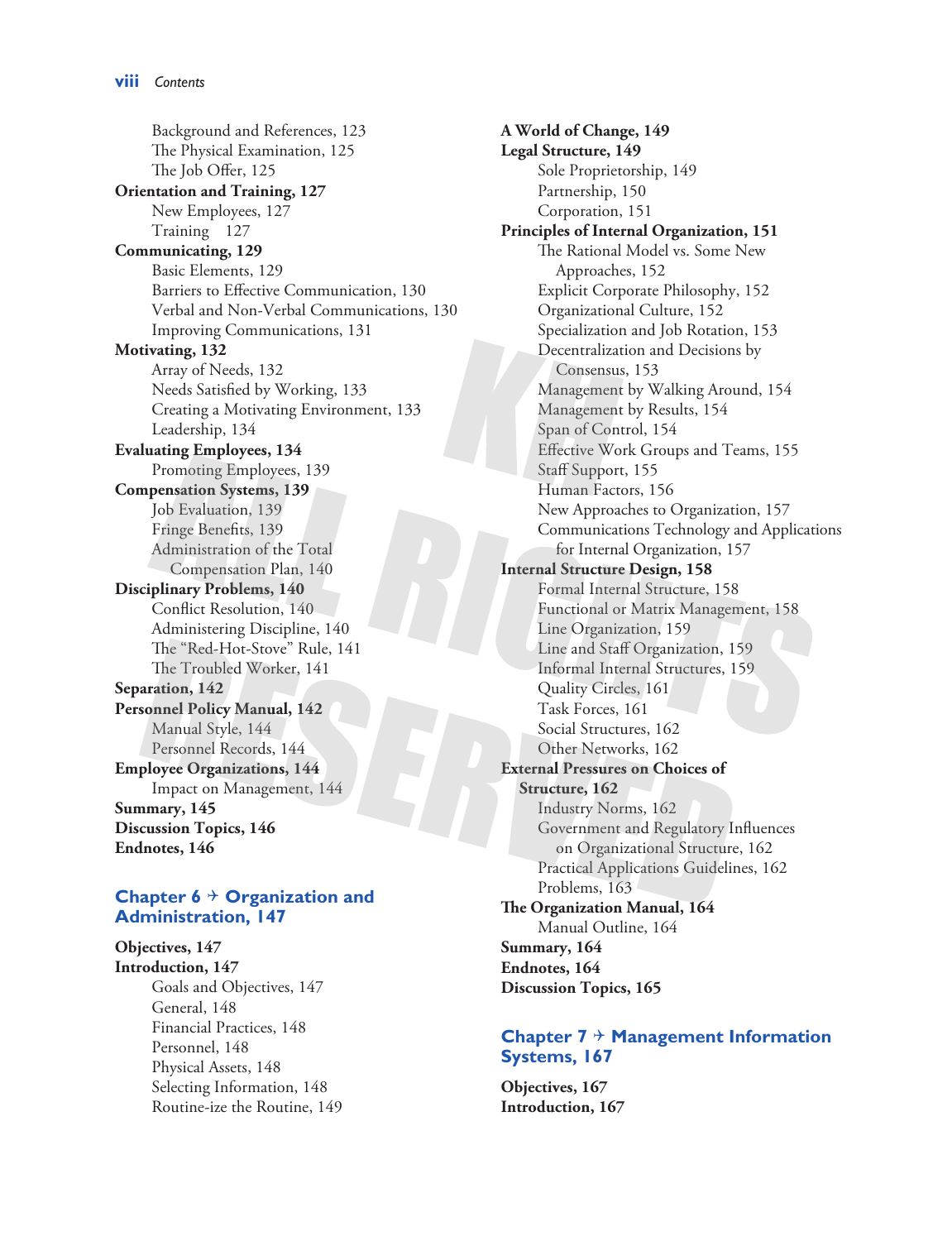**Industry Changes—Franchises and Computerization, 167 System Purposes, 168** Financial Survival, 168 Performance Monitoring and Improvement, 169 Special Reports, 169 Taxes and Legal Obligations, 170 Checks on Reality, 170 **System Processes, 170** Integrated Flow, 170 Requirements of an Effective System, 172 First Steps, 172 **Aviation Management Information Systems, 172** Human Resources, 172 Financial, 172 Material, 172 Aviation Operations, 176 Legal and Tax Information, 176 Market Information, 176 Technological Information, 176 **Analyzing Business Activity, 177** General Procedure, 177 Analyzing the Business as a Whole, 177 Management Audit, 179 **Analyzing Departmental Activity, 179** Introduction, 179 Net Income for the Period—Profit or Loss, 180 Taking Action, 183 **Records and Record-Keeping, 183** Records Design, 184 Correspondence, 184 Records Management, 185 Communications, 189 Duplicating Information, 190 **Aviation Accounting, 190** Accounting Flow, 190 Source Documents, 190 Journals, 191 General Ledger, 193 Financial Statements, 193 Accounting Activity Flow Chart, 193 Accounting System, 193 Profit Center Accounting, 194 **Information System Tools, 196** Introduction, 196 Desktop Computers, 197 Selecting the Right Functionality, 197 Computer Selection Considerations, 198

FBO Management Software Choices, 198 Computer Service Bureaus, 200 Other Devices, 200 **Business Security, 200** Confidentiality and Control of Information, 200 Types of Losses, 200 Methods of Combating Losses, 201 **Summary, 201 Discussion Topics, 201 Endnote, 202**

#### **Chapter 8 Operations: Flight Line and Front Desk, 203**

**Objectives, 203 Introduction, 203 Customer Service, 203 Staying Up to Date, 204** Technological Change, 204 Facility Appearance, 204 **Flight Line, 204** Line Layout, 205 Line Operations, 206 Line Administration, 207 Training Line Personnel, 211 Service Array and Profitability, 212 **Fueling, 212** Trends in Use of Alternative Fuels, 213 Self-Fueling, 213 **Front Desk, 213** Procedures, 214 Staying Close to the Customer, 215 Related Services, 215 Flight Planning and Services, 215 FAA Weather Services, 215 Weather Information Systems, 216 Other Pilot and Passenger Services, 216 **Summary, 217 Discussion Topics, 217 Endnotes, 217**

# **Chapter 9 Flight Operations, 219**

**Objectives, 219 Introduction, 219** Types of Flights, 219 Market Trends, 220 System Issues Affecting Flight Operations, 220 Choosing What Services to Offer, 226 Organization, 226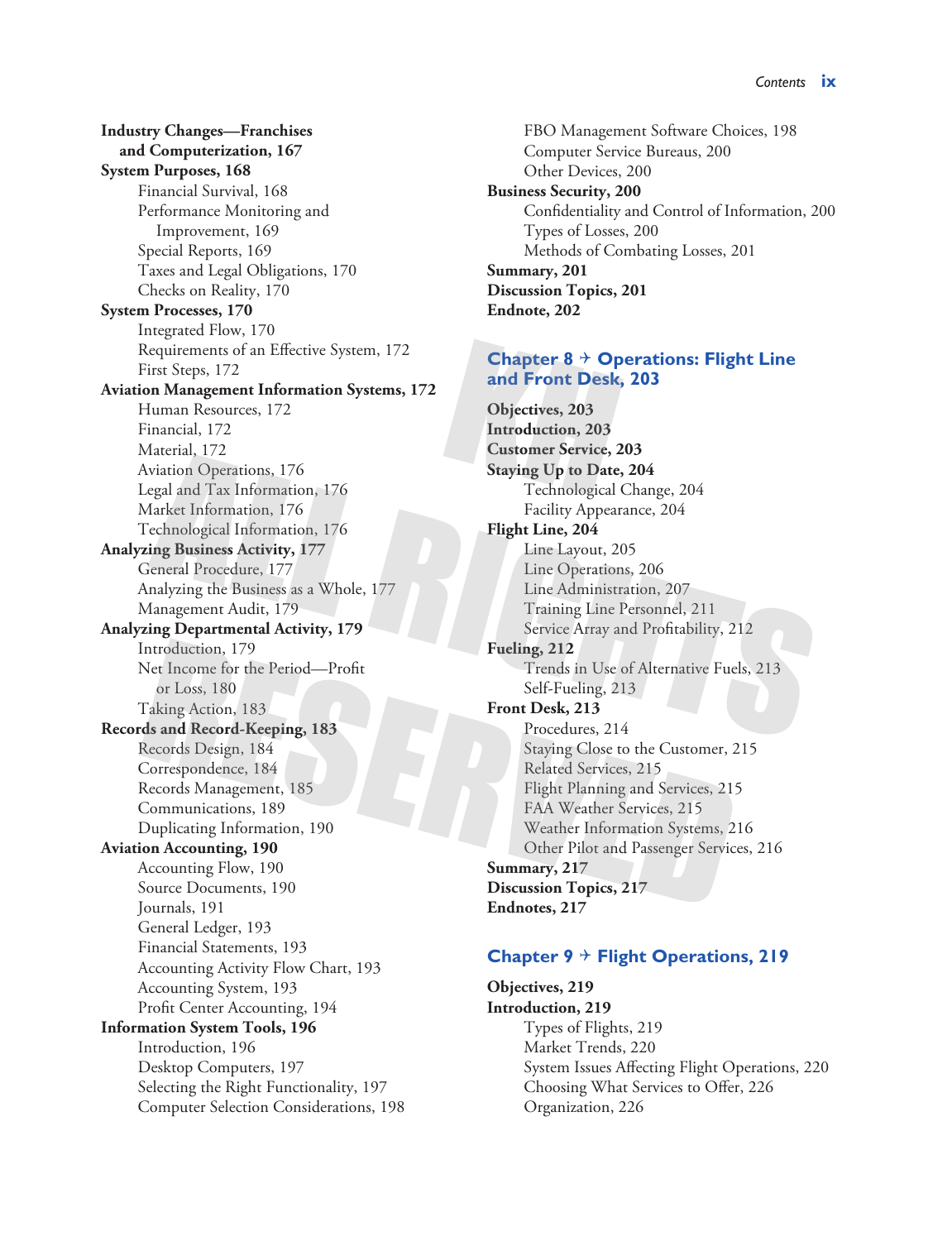**Air Transportation, 226** Benefits, 226 Charter and Air Taxi, 227 Aircraft Rental, 228 Fractional Aircraft, 229 Aircrew and Ferry Services, 229 Air Cargo, 229 Air Ambulance/Medical Evacuation, 230 **Other Commercial Flight Operations, 231** Aerial Patrol, 231 Aerial Application, 231 Aerial Advertising, 234 Fish Spotting, 234 Aerial Photography, 234 **Flight Instruction, 234** The Changing Market, 234 Training Programs, 234 Instruction Administration, 236 Flight Instructors, 237 Instructor Training, 238 Freelance Instructors, 238 Simulator/FTD Usage, 238 **Sport and Recreational Flyers, 239** Gliders and Sailplanes, 239 Parachuting, 239 Ultralights, 239 Experimental and Home-Built Aircraft, 239 Balloons, 239 Rotorcraft, 240 Sight-Seeing, 240 **Aircraft Sales, 241** New Aircraft, 241 Used Aircraft, 241 Brokerage, 241 Demonstration Flights, 241 **Flight Operations Manual, 242 Summary, 242 Discussion Topics, 242 Endnotes, 243**

#### **Chapter 10 Aviation Maintenance, 245**

**Objectives, 245 Introduction, 245** Goals of the Maintenance Shop, 245 Changing Issues, 246 **Maintenance Activity, 247**

Overview, 247 Organization, 248 Certification, 249

**Personnel, 252** Qualifications, 252 Training, 253 Certification, 254 Capabilities and Limitations, 254 Inspection Authorization, 254 Repairmen, 254 **Facilities and Equipment, 255** Overview, 255 Managerial Concerns, 255 **Parts and Supplies, 256** Inventory Control, 256 **Quality Control, 259** Training, 260 Checklists, 260 Inspection, 260 Recognition, 260 Balance, 260 **Competition, 264** Nonexclusive Rights, 264 Referrals, 264 Outsourcing, 264 "Through-the-Fence" Operations, 264 Tailgate, Shade Tree, and Gypsy Mechanics, 265 Corporate and Other Self-Maintenance, 265 **Administration, 265** Flat-Rate Pricing, 266 Computer-Assisted Maintenance, 272 Profitability, 274 Information, 274 **Analysis, 274** Control, 274 Techniques, 274 **Professional Maintenance Organizations, 275 Avionics Repair Stations, 275 Summary, 277 Discussion Topics, 277 Endnotes, 277**

#### **Chapter 11 Safety, Security, and Liability, 279**

**Objectives, 279 Introduction, 279** The Need for Risk Management Procedures, 279 Interaction of Safety, Security, and Liability, 280 **Risk Exposure, 280**

Normal Business Exposure, 280 Aviation Risk Exposure, 280